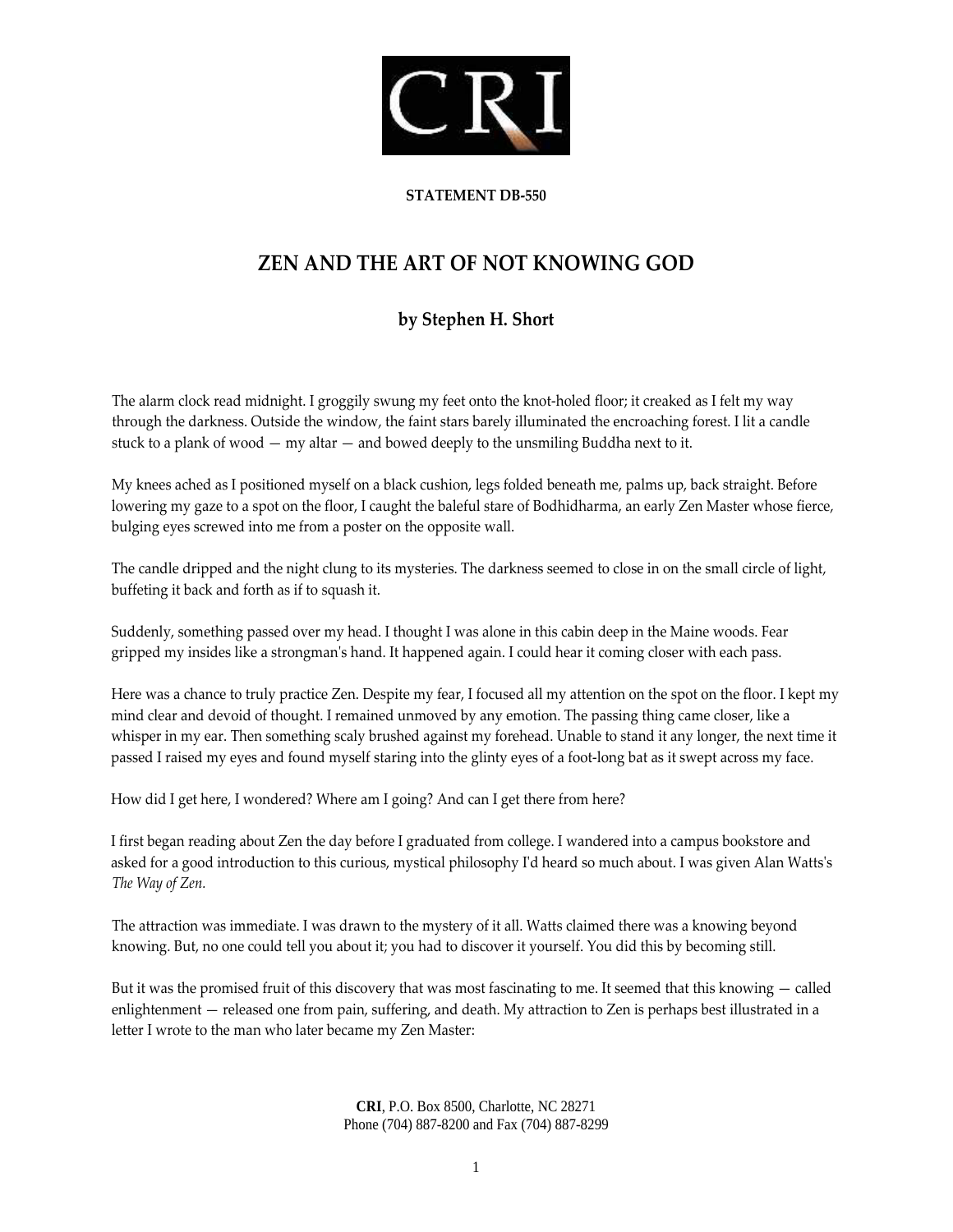One day, when I was very young, some friends and I decided to climb the roof of a large barn nearby. It was very steep and high, and we went out from the inside through a second story window. When my turn came, without really thinking about what I was doing, I climbed out the window and started up the roof. There was no problem; it was easy and fun. But when I got about halfway up, I suddenly looked down, realized where I was, and was filled with fear. I stopped. I couldnʹt move. I laid there and just tried to hold on. I couldnʹt go up and I couldnʹt go back down. I stayed that way for a long time. Finally, with my father offering words of encouragement from the ground, I fearfully inched my way back down to the window and safety.

My life since then has been one of confusion. I don't know what's ahead, and I don't understand what's behind. I don't believe in anything, and I don't know what to believe in.

I feel like Iʹm still halfway up the roof, unable to move, just trying to hold on.

*Zen promised a way out of this dilemma.* It promised freedom: freedom from confusion and freedom from fear, particularly that fear that seems to lurk behind all others — the fear of death. Those who attain enlightenment, I read, are *beyond* life and death. They are beyond every opposite, even "me" and "not me." This transcendence seems to give the enlightened almost godlike power and understanding.

After years of reading about Zen and its claims, I was driven to test them when my marriage broke up and I sank into a state of crushing despair. I stopped by a Zen center in my area and, by coincidence, a famous Zen Master was visiting that night. Compelled by my pain, I insisted on an audience.

Ushered into a muted, incense‐laden room, I was confronted by the stare of a shaven‐head Korean man, about 50, dressed in long, gray robes. His expression was completely impassive, as though he weren't really there. And his eyes looked straight through me, as though I weren't there, either. He seemed to know everything I intended to say, so I dared not conceal anything. All I could blurt out was, "Why am I so unhappy?"

"Because you don't understand your true nature!", he shot back without a pause. "Don't ask 'why.' 'Why' is a very bad word. You come to the Zen center, do hard training, and then you will understand your true nature."

I didn't know what he meant by my "true nature," but here was someone confidently offering a way to happiness. That was all I needed: I was ready to walk the path of Zen.

I began attending lectures at the Zen center. It quickly appeared that my chief obstacle to perfect freedom was my thinking. The solution is to have a nonthinking mind. The Master called this a "don't know" mind.

This "don't know" mind, he explained, is totally empty and clear. It holds no beliefs or ideas. In fact, it holds no sense of a "me" that might have any ideas. "You must put it all down," the Master would say. "Put down "I," "my," "me." Don't hold anything, don't make anything, don't attach to anything. Only go straight - don't know!"

But, I wondered, if I put down "I," "my," and "me," what's left? How do I function if I don't think?

The Master explained that stripping our minds bare in this way reveals our true nature. This nature is like a perfectly clean mirror. It accurately reflects the things around it. A mind with ideas, on the other hand, is like a dirty mirror, distorting our perceptions.

With a clean mind-mirror, we are at last able to act "correctly." With a clear perception of each new situation, and no thought of self, we can respond according to our true nature. For example, if we encounter a man who is starving,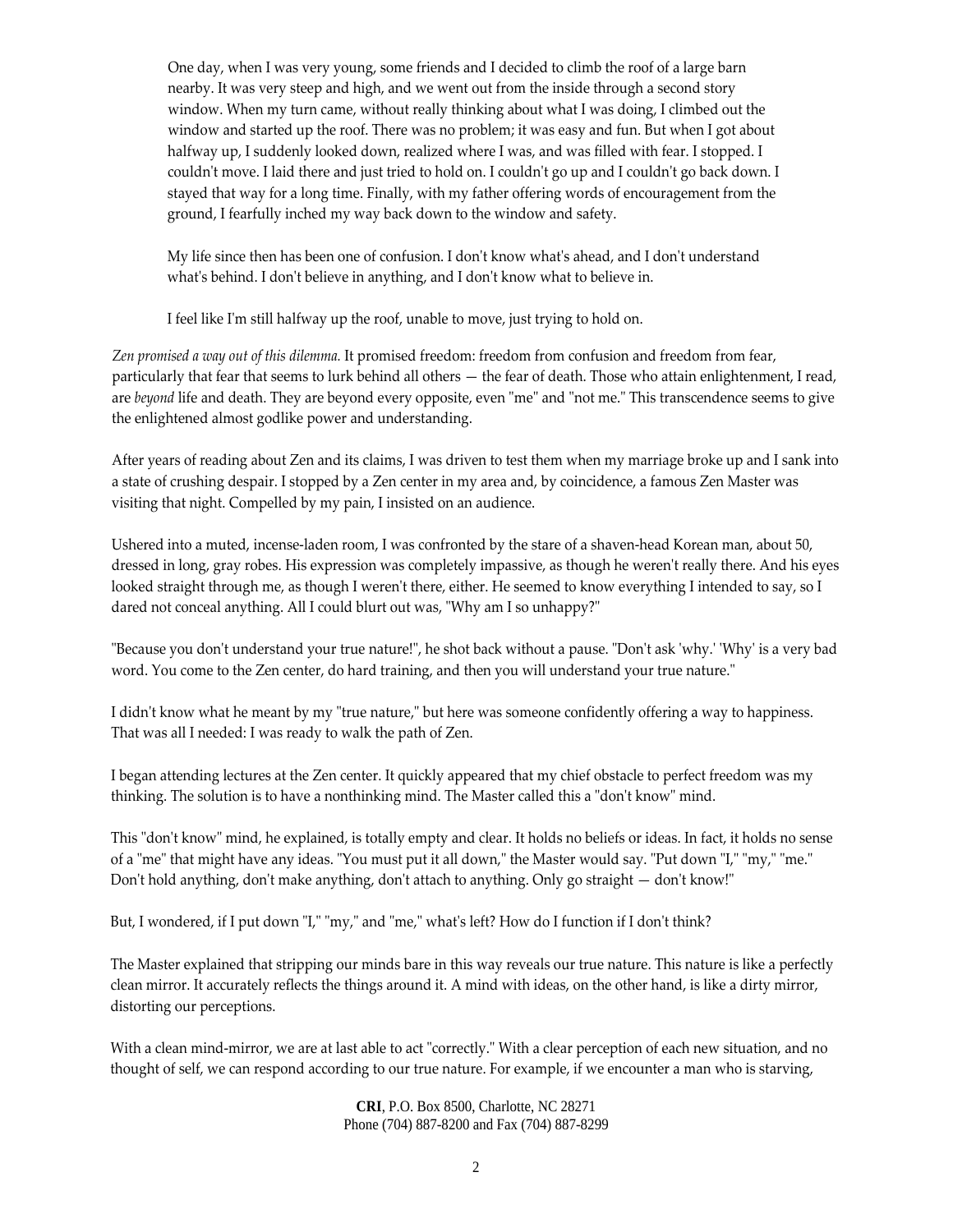and our mind-mirror is perfectly clear, our response will also be perfectly clear — we will give him food. This is the unthinking and *hence correct* response. The "don't know" mind-mirror only reflects hunger and is not obscured by preconceptions, evaluations, or selfish motives. It is as if the observer himself is starving, for his mind is holding no idea of separation between "me" and "other."

I questioned, though, whether it is possible to have a truly "don't know" mind. Aren't we always holding *something?* If we feed the hungry man, for example, aren't we holding a value for human life? To a truly "don't know" mind  $$ not attached to *anything* — whether the hungry man lives or dies shouldn't matter.

It made me wonder where the value for human life — or any impulse toward good — comes from. But I stopped wondering. If I'm to be a Zen student, I told myself, I must get rid of such thoughts and always keep a "don't know"  $mind$  – even when listening to the Zen Master extol the "value" of letting go of all values.

The vehicle for thinking is language, and the Zen Master dismissed this, too. "The sun never said, 'I am sun,' and the moon never said, <sup>'</sup>I am moon.<sup>'"</sup> He wanted us to see that our names for things — and our thinking about them — get in the way of a pure experience of them, of their clear reflection in our mind-mirrors. But, I thought to myself, is language really so bad? I wondered if without language the correct response of the "don't know" mind is always possible. In the case of the starving man, would we always know what his needs were if he didn't tell us, "I haven't eaten in days. Please help me."? Isn't language a more precise and reliable way to transmit information than mere impressions?

But the Zen Master wanted us to *experience* life, not *think* about it. I became paralyzed on the barn roof as a child, he explained, because I stopped to *think.* He illustrated the importance of not thinking by recounting a childhood experience of his own:

When I was eight years old, I went to the mountains with my friends. We used a sickle to cut the grass...to make compost. I liked that job, so I cut a lot of grass, gathered it all in a bag, and went together with the other students cutting grass to go to school. At that time, one of my friends said to me, "You cut your leg!" Then I looked at my leg and saw the blood. I was bleeding very badly and the blood was making squishing sounds in my rubber shoe as I walked. As soon as I saw this, I fell to the ground in great pain and couldn't move.

I had already walked half a mile with no feeling — only very happy. Then I saw my leg. So I had a problem because I *checked* something. Before checking is called "go-straight" mind. [Then] there is no problem. *After* checking [came] the feelings, "I," "my," "me," and problems appear. I couldn't move. It [was] the same as [with] you. When you went out onto the roof, you had "go-straight" mind. Then you *checked* something and couldn't move and were afraid — "How can I get down?"

But, I pondered, if we only go straight ahead and don't think about such dangers to our survival as falling off a roof or bleeding to death, why bother to feed ourselves or the starving man? I asked myself if there were some trustworthy values we should hold onto, perhaps preserved somewhere in language. But I decided not to continue asking such questions.

Instead, in the true spirit of a "don't know" mind, I chose to "go straight" to the next step on the Zen path: living in a temple. Because I was also interested in writing popular songs, I decided to move to my Master's branch center in the Korean section of Los Angeles, a city well‐known as a center for commercial music.

My pursuit of a worldly career like songwriting didnʹt seem to bother the Zen Master. What I *did,* he said, wasnʹt important — it was *how* I did it. "Whatever you do, do it completely. If you're drinking coffee, only drink coffee 100 percent. If you're playing tennis, only play tennis 100 percent. If you're sitting on the toilet, only do that 100 percent.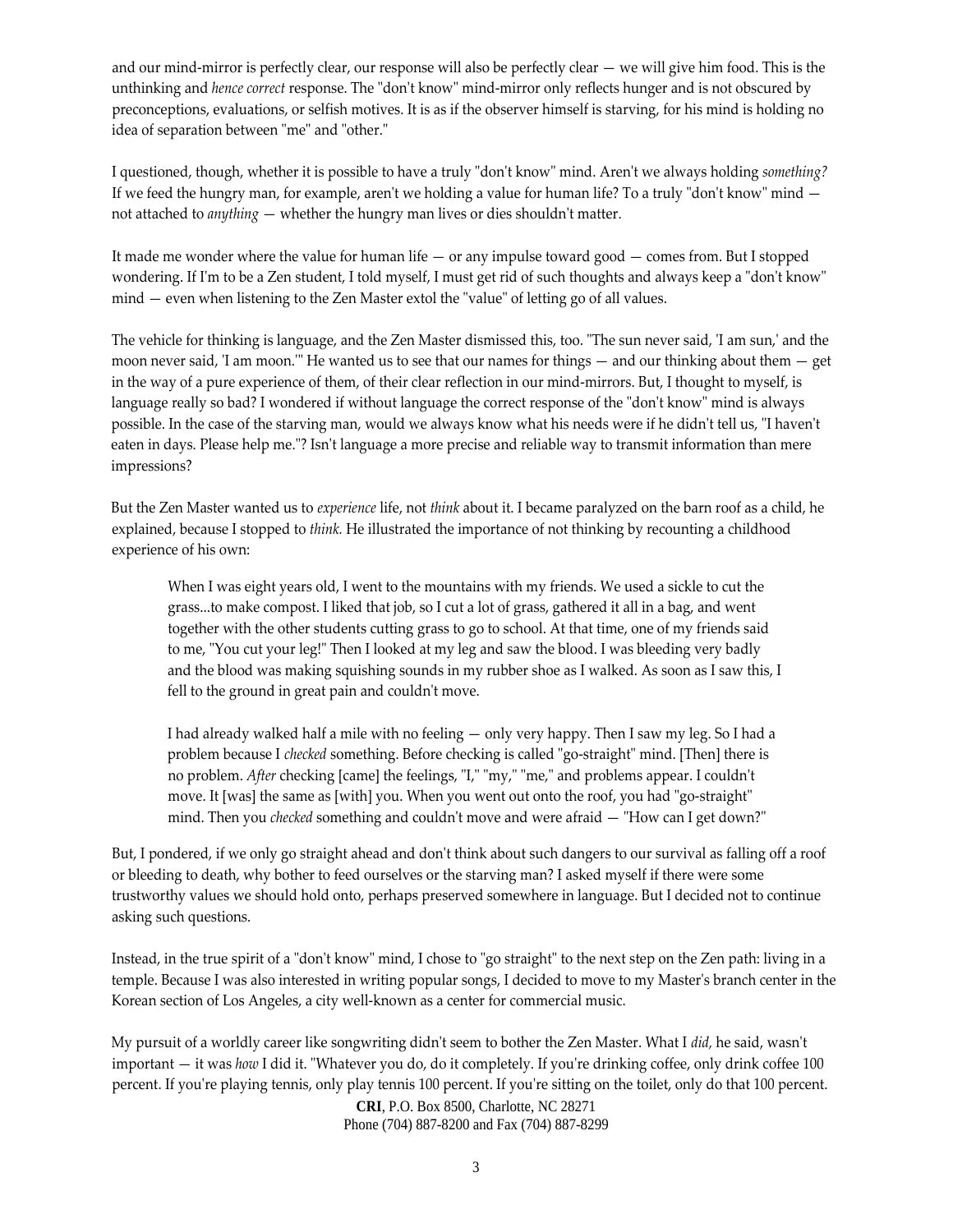Don't think about it - only *do* it!"

Any occupation was acceptable, it seemed, so long as I kept a "don't know" mind. Did this mean I could be a professional assassin? Presumably not, because the "don't know" mind allows only "correct" behavior. But, since a "don't know" mind assumes the absence of any values, what's to check my actions?

The Master, in fact, had fought against the communist North Koreans. His "don't know" mind told him this was "correct" because the enemy was antireligious and bent on destroying Buddhism. How was he different from the North Korean soldier who fought for his own equally idealistic and selfless reasons?

As I boarded the plane in Boston for Los Angeles, I knew I had to banish such idle speculations. I was about to begin committed Zen practice.

The midnight flight descended into the thick smog, which hazed over what light existed in the blackness. After a long drive over the enshrouded freeways, we arrived at the Zen Center just in time for "morning practice."

Morning practice began every day with a 4:30 a.m. wake‐up, followed by 108 deep prostrations (starting in a standing position and ending on the knees with face to the floor), chanting, and meditation. This took about two hours. Evening practice was about the same. We went through this routine every day, and for one three‐day weekend per month, we were "on retreat" within the walls of the center  $-$  sitting in meditation for about ten hours a day.

The residents, made up mostly of Americans of both sexes, ate all their meals together in silence, and maintained the building and grounds. Some commuted to outside jobs during the day; everyone was responsible for his or her own modest rent and board.

Zen Center life was designed so the students would be forced to see how bound they were to their opinions and ideas. As the Master explained, "Zen Center is like washing potatoes. In Korea, we wash potatoes by throwing them all in a pot of water and stirring them with a stick. As they rub against each other, they soon become clean." The idea was that through intimate interaction, the ideas and values to which we clung would be forced to the surface as they rubbed up against and conflicted with those of the others. Once we saw them, each of us would know what we had to let go of.

This was difficult for me. I had always sought out tranquil, isolated environments. Now I was sharing a room with a man who spent his days trying to sweat out many yearsʹ accumulation of antipsychotic drugs, and listening all night to the roar of Los Angeles Countyʹs second busiest intersection, only thirty feet from our window.

In my misery, I quickly saw my attachment to refined companionship, quiet, and fresh air. These, and all other desires, I would have to let go. But I wondered if *some* desires arenʹt valuable, such as the desire to resolve confusion and uncertainty with peace and truth. Don't we need such a desire to motivate us? Zen teaches that if we let go of all desires, peace and truth will stand revealed. I considered whether there might be truth *beyond* Zen that I would never find because *through* Zen I had lost all desire to look for it.

Watching my desires and attachments appear and trying not to hold on to them, I also watched my attention becoming more and more focused on myself. Though we students bowed, chanted, meditated, ate, and slept together, we might just as well have been alone on a mountain top. Everything outside of us was to serve only as devices for monitoring our internal reactions. Zen is the ultimate religion of self-reliance; the road to enlightenment must be walked alone. "If the Buddha himself were to reappear and sit down beside you for eternity," the Master would tell us, "he couldn't help you."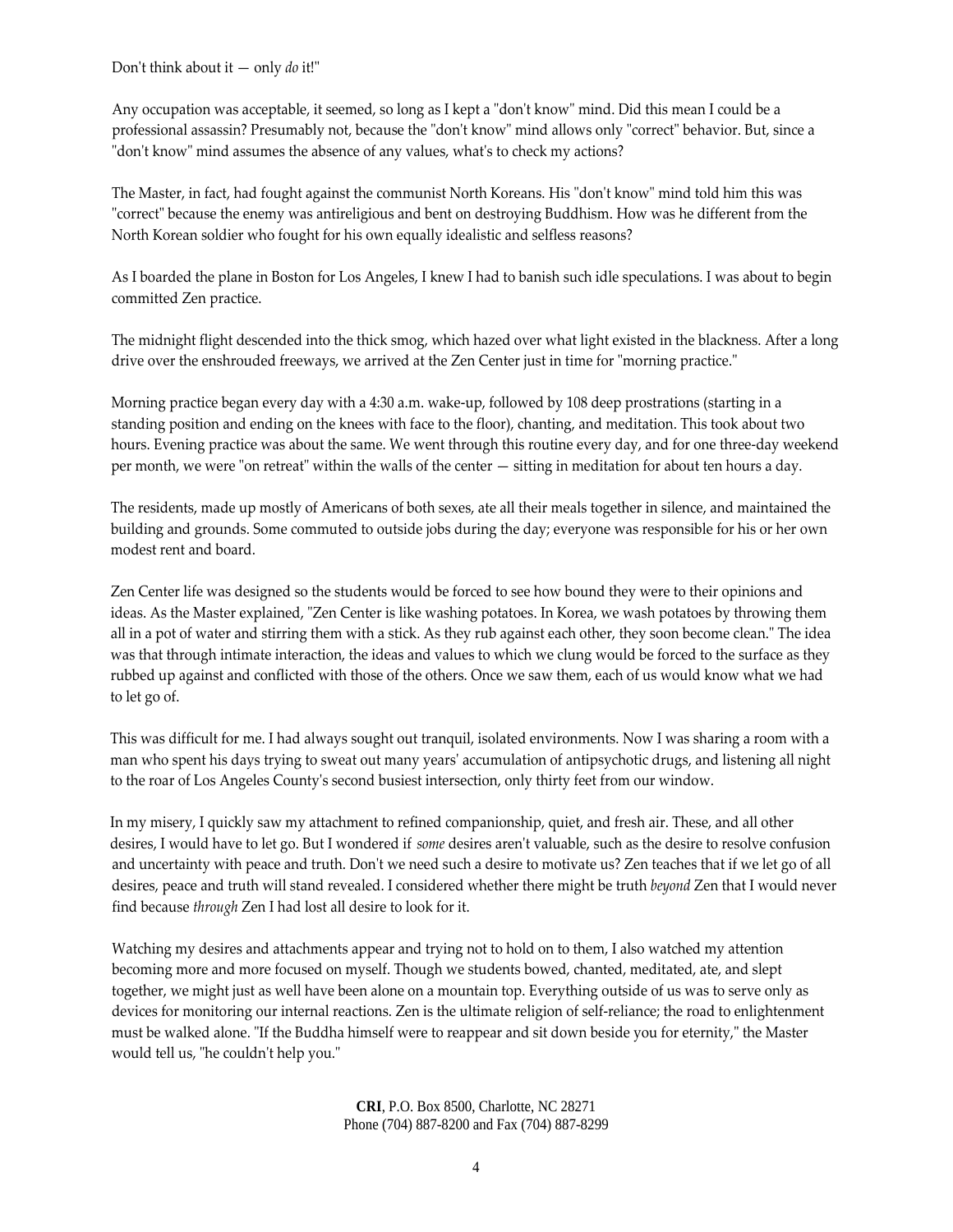The irony of becoming *wrapped up* in the self in order to *lose* the self was not lost on me. We were told that bringing our attachments to awareness was a prerequisite to letting them go. Might not increased awareness subtly lead to increased attachment? Were we trading bondage to desire for bondage to self‐absorption?

What about the needs of others? What about the world's suffering? "I've already saved all beings from suffering," the Master would answer. He meant that the experience of enlightenment is somehow *beyond* all suffering, oneʹs own and others'. Still, I mused, what about that starving man we would feed if we had a "don't know" mind? Would we ever really encounter him, spending our days and years sitting in the Zen Center, turning inward, observing our own likes and dislikes? But such speculation, I reminded myself, was all *thinking*. "I must cut it off if I am to ever find relief from my own suffering."

Every morning we prostrated ourselves before the Zen Master. And on retreat weekends and other times, we went to him for personal interviews. These interviews were both guidance sessions and tests where we were challenged with the infamous Zen *koans* (questions): "What is the sound of one hand clapping?" "What did your face look like before your parents were born?", and so forth. Because they were impossible to answer by thinking about them such questions were supposed to help us *stop* thinking.

By our answers, the Master gauged the progress of our "don't know" minds. The validity of our answers was subject to his judgment alone. In fact, the whole of our efforts in our practice depended on his direction. He represented the only returned traveler we knew from a place we desperately wanted to go ourselves.

But I began to question if we should ever put such faith in another person. He was a Master only because *his* Master said he was; *his* Master had been approved by his Master, and so on, supposedly back to the Buddha. But what if there were a weak link in this chain, compromising every successor? One Los Angeles Zen Master was known to be an alcoholic, and another to be having sexual relations with young female students. When did a Zen Masterʹs human fallibility end and his perfect enlightenment begin? It made me wonder if there were someone somewhere I could truly depend on. But the Master said that ultimately you can depend only on your own "don't know" mind, so I stopped wondering.

Over time, the rigorous training began to chip away at my sense of self. I learned to ignore the demands of my body. To sit for long periods in one position without moving is unnatural for the human organism, even in sleep. The long hours of seated meditation, often brutally painful, taught me how to disengage myself from the needs of my physical being.

Moreover, many tangible signs of individuality were eliminated. We were encouraged to cut our hair short or completely off, and we wore identical robes during practice. Many of us took Buddhist names which were impersonal references to Zen practice; mine was "Path to Enlightenment." Ritualistically performing all actions together further minimized the self, as *self* became absorbed into the *group.*

We seized every opportunity to deny our self‐wills. Our model was an elderly Zen Master who came to live at the center for a while. He had just spent five years in a small cell that, by his own directive, had been bricked up from the outside.

Zen involved as much surrender as denial. Conditions were designed to help us relax our self-wills. The meditation hall was quiet inside, the lighting subdued, the air heavy with incense. During the hours we spent there we were isolated from stimuli, from the world of conflicting ideas — including those that might challenge the underlying presuppositions of Zen. Even our meditative posture seemed to symbolize surrender: the arms encircled and exposed the vitals, while the palms and soles of the feet  $-$  the most sensitive parts of the body  $-$  lay open and upward.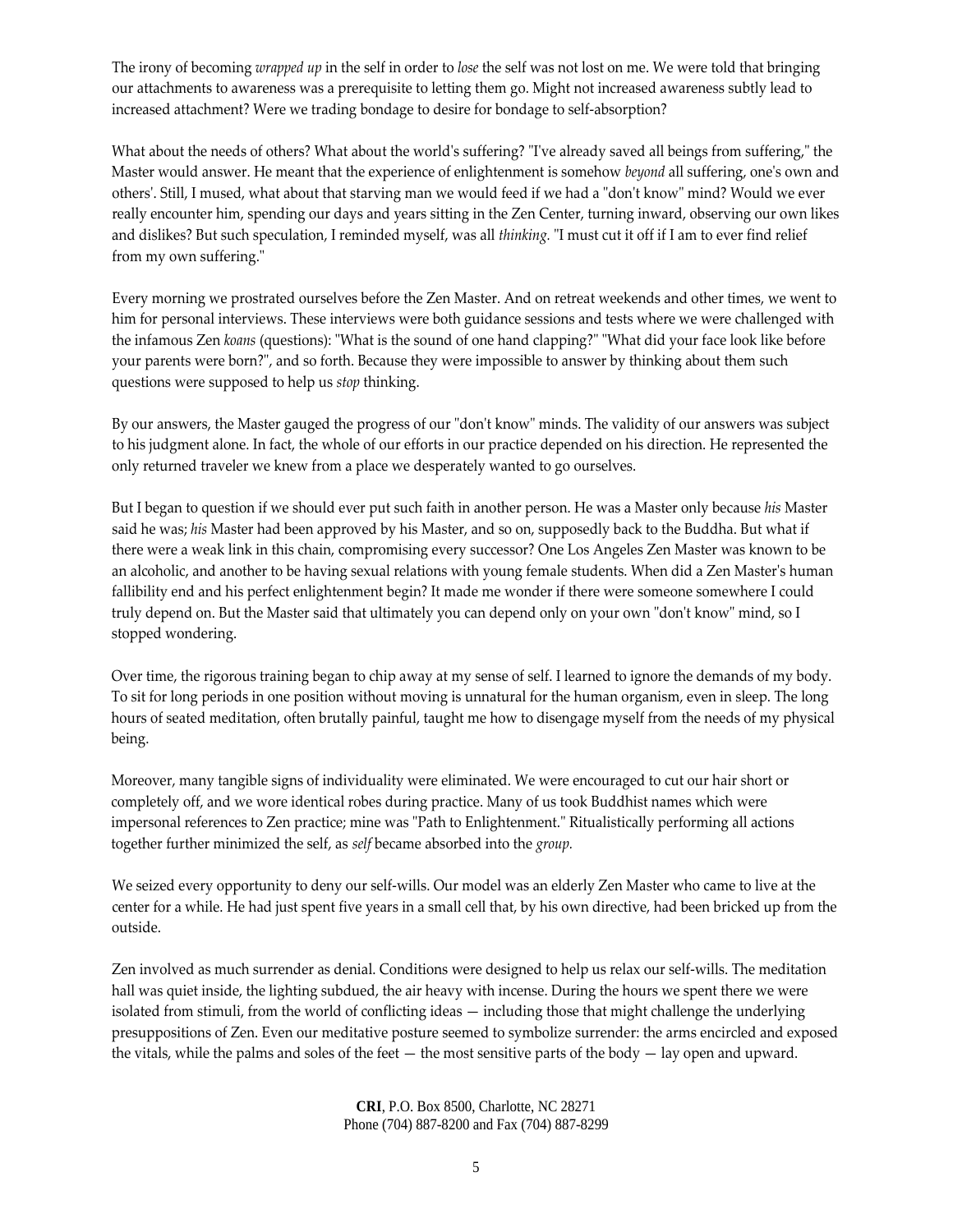Meditation always was practiced before a black and gold Buddha statue. As I would bow before it, I wondered if I were merely trading my self-will for *another's* will. In emptying myself, was I moving toward neutrality and freedom, or was *another* value system rushing in to fill the void?

During this time, my mind was confronted with questions about the Buddhist rituals we routinely took part in. What is the effect of prostrating oneself before a religious idol? In our chanting, why do we call out to Buddhist "deities" and ask them to influence us? For example: "...May the future Buddha Maitreya be present and serve as our acharya, our instructor; may all the Tathagatas of the ten directions be present and serve as our companions in our study; and may Shakra, Indra, and all the deities be present and serve to protect and adorn our practice." And why, at the start of each practice session, would we strike bells, light incense, and place fresh flowers and a water bowl on the altar all actions traditionally intended to attract "spirits"? Were these beings real? If so, what power did they have, and what were we authorizing them to do?

One morning, a young Korean student, called Student Park, rushed over to me drained of color and nervously asked if we could talk. He told me that the previous night he dreamed that a "ghost" floated out of the ground behind the centerʹs garage, opened the back door, and drifted into his room. At that moment, he woke to find a gauzy figure violently strangling him. He screamed, and it vanished before his eyes. Upon investigation, we discovered that the back door had been mysteriously unlocked, and that our building had once been a school of chiropractic. The school, we learned, buried body parts used for dissection behind the garage.

The Zen Master reassured the terrified Student Park: "Only go straight  $-$  don't know  $-$  then demons are no problem! Many years ago in Korea, I was on a 100‐day retreat alone in the mountains. At night, horrible dragons and monsters would appear and try to frighten me. But I only kept chanting  $-1$  only kept my 'don't know' mind. Soon they stopped coming, and instead, Kwan Seum Bosal [a Buddhist deity] came and comforted me."

Again, he seemed to be proposing that suffering can be transcended by taking refuge in the "don't know" mind. But he also seemed to be acknowledging a real world of contending spiritual forces, one seeking to harm us and the other to help us. If there are "good" and "bad" spirits, I asked myself, what are we doing when we relax our wills, root out our discrimination, and let go of conceptual thinking? We're trusting that the empty mind is an impenetrable refuge, or, if itʹs not, that only beneficent spirits can have access to it.

At cynical moments, I even questioned whether there *were* beneficent spirits. In the Masterʹs story, both the demons and Kwan Seum Bosal had the *same* effect on him — to drive him deeper into his "don't know" mind. In the case of the demons, it was to find escape; the comforting Kwan Seum Bosal, on the other hand, seemed to reward his perseverance and encourage him onward. Could they actually be in league, both seeking to preserve an open door and an empty vessel?

During my stay at the Zen center I would frequently awaken at night and sense something standing over my bed, watching me. This being elicited an instinctual terror — a chilling, nameless dread. It was a true moment of no thinking or "don't know," yet I felt no transcendence. Instead, there arose in me a clear, unthinking cry for someone to protect me.

Despite my fears and doubts, the "don't know" mind represented my only present hope for peace and protection. Perhaps I wasn't committed enough. I decided to plunge ahead and take the vows of a Zen priest.

While I was in San Francisco for the initiation ceremony, I met "the Snake Woman." This young lady loved serpents and kept a 10‐foot python in her room at the local branch center. She would sit with it wrapped around her shoulders during group meditation. The other students, apparently unable to keep "don't know" minds, finally complained to the Zen Master.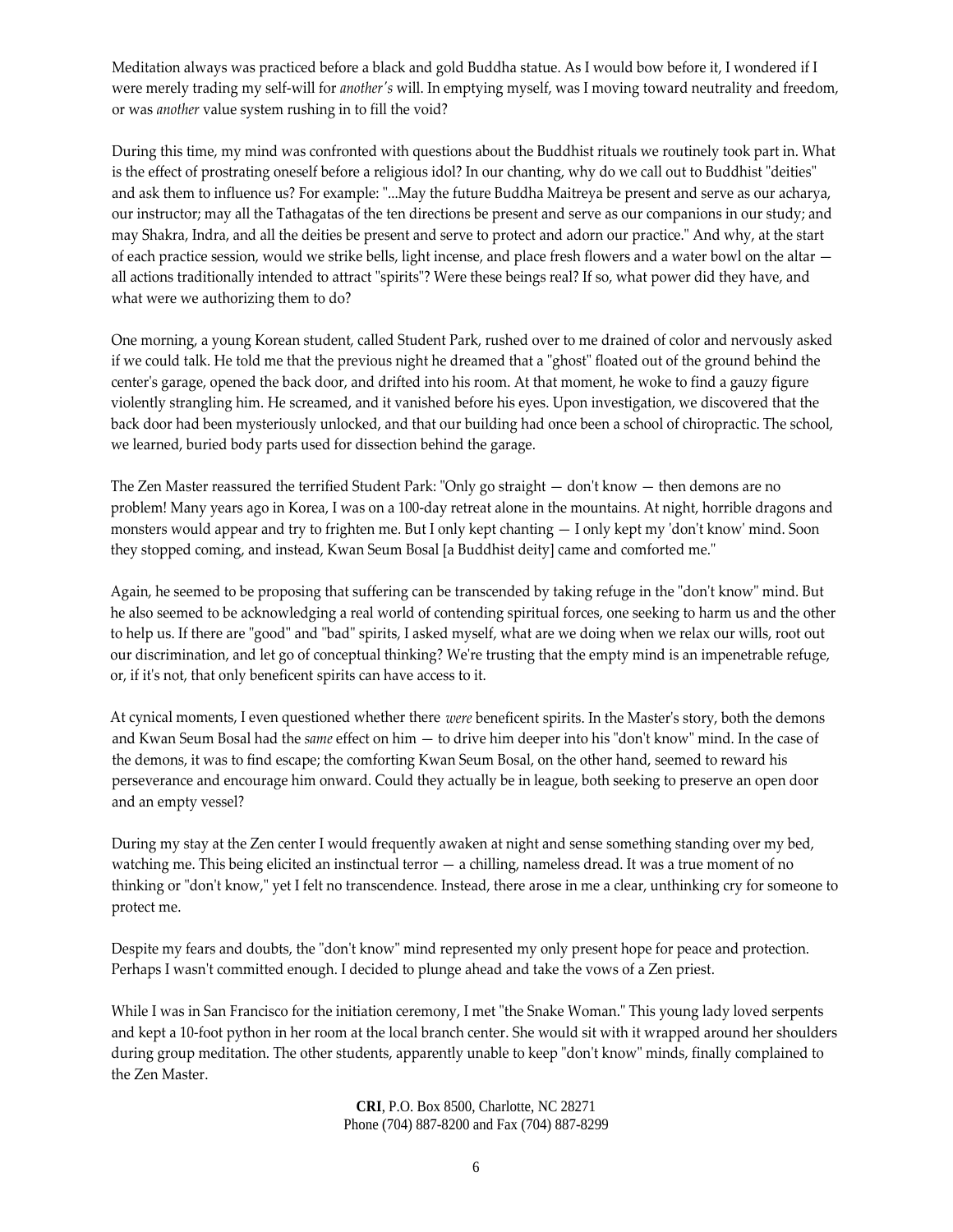He was furious, not because there was a snake in the meditation hall, but because of all the bad karma the Snake Woman was producing for herself. Karma is the effect of previous causes. If I rest my hand on a hot plate, I get burned; the burn is the consequence of my decision to place my hand on that location — it is my karma. Buddhists believe that karma will determine conditions in the next life as well as the present one. The Master summoned the Snake Woman and told her to get rid of her pet. If she didn't, in future lives she would have to suffer the same gruesome death as every single mouse she had fed the snake.

ʺWhat a system!ʺ, I thought. I know there are consequences to our actions, but who determines what they are in a case like this? After all, the Snake Woman was only feeding her hungry pet as she would the starving man in the Master's example of the "don't know" mind. If *this* is karma, I thought, I'll never be free of it. I could meditate for a thousand years (meditation, we were told, "burns off" karma), and still be its slave for swatting a mosquito.

I confronted the Master: "Does Zen free you from your karma or not?"

"Oh, no," he laughed. "I am still pulled around by my previous karma. The Buddha himself died from eating a piece of rancid pork. That was his karma."

Even the Buddha was in chains to karma! The freedom we were promised meant only that the chains somehow didn't matter; once we attained enlightenment (or the "don't know" mind) we would somehow experientially transcend the self and its attendant karma. Ironically, it was our individual karma that had supposedly brought us to the only means of transcending it: Zen practice. "Don't lose this opportunity," the Zen Master said. "Finding Zen is the result of very auspicious and very rare karma." Nonetheless, it bothered me that we were all at the mercy of a cosmic law that apparently took no account of motives (the Snake Woman had no malicious intent in feeding her pet), and that seemed to perpetuate suffering (if she had to die like every mouse she fed her snake, then presumably so must those who would feed her to their pets, and those who would feed them, etc.).

On the one hand, I yearned for the freedom promised by enlightenment. I worried that my karma would catch up with me before I escaped it. On the other hand, I shrank from the surrender of self which enlightenment required. "Finishing Zen is like stepping off a thousand foot cliff," the Master would say. I recoiled as I peered over the edge into the yawning abyss of "don't know." I wondered if there were someone  $-$  or some force  $-$  somewhere with an alternative solution; one who could *both* take away my karma *and* preserve my life. Perhaps there was some intelligence behind karma, one capable of conceiving and administering such a complex system. Could I appeal to this karmic controller directly? But *would* I, when I was always striving to keep an empty mind that, by definition, held no idea of doing so? I finally resolved to go the way of Zen and let go of all this *thinking.*

We assembled for the priests' initiation ceremony. One priest placed a small coil of incense on my arm, and another lit it. Watching the flame move down my skin, I found myself resisting this symbolic burning of my karma, of my self. For, as hard as I tried, I couldn't get rid of the idea that I was burning up something I would need if I was to ever find the truth.

Back in Los Angeles, the Zen Master urged us on. "You must believe in yourself  $-$  one hundred percent!" Of course, he was referring to the *true* self, not the *thinking* self. The harder I practiced, though, the more my confidence eroded. I appeared strong on the outside: impassive, unemotional, rock‐like. But inside, I was wracked with the many questions I had either suppressed or ignored: Will I ever attain "don't know"? Can I trust it if I do? Or will it then be too late to matter? I knew further that I was not truly self-reliant, for I depended on the daily practice. It was the only means by which I could escape suffering and death. If I ever stopped, there was no hope for me.

I also realized with a start one day that after years of Zen training, I was the same old me inside. A middle‐aged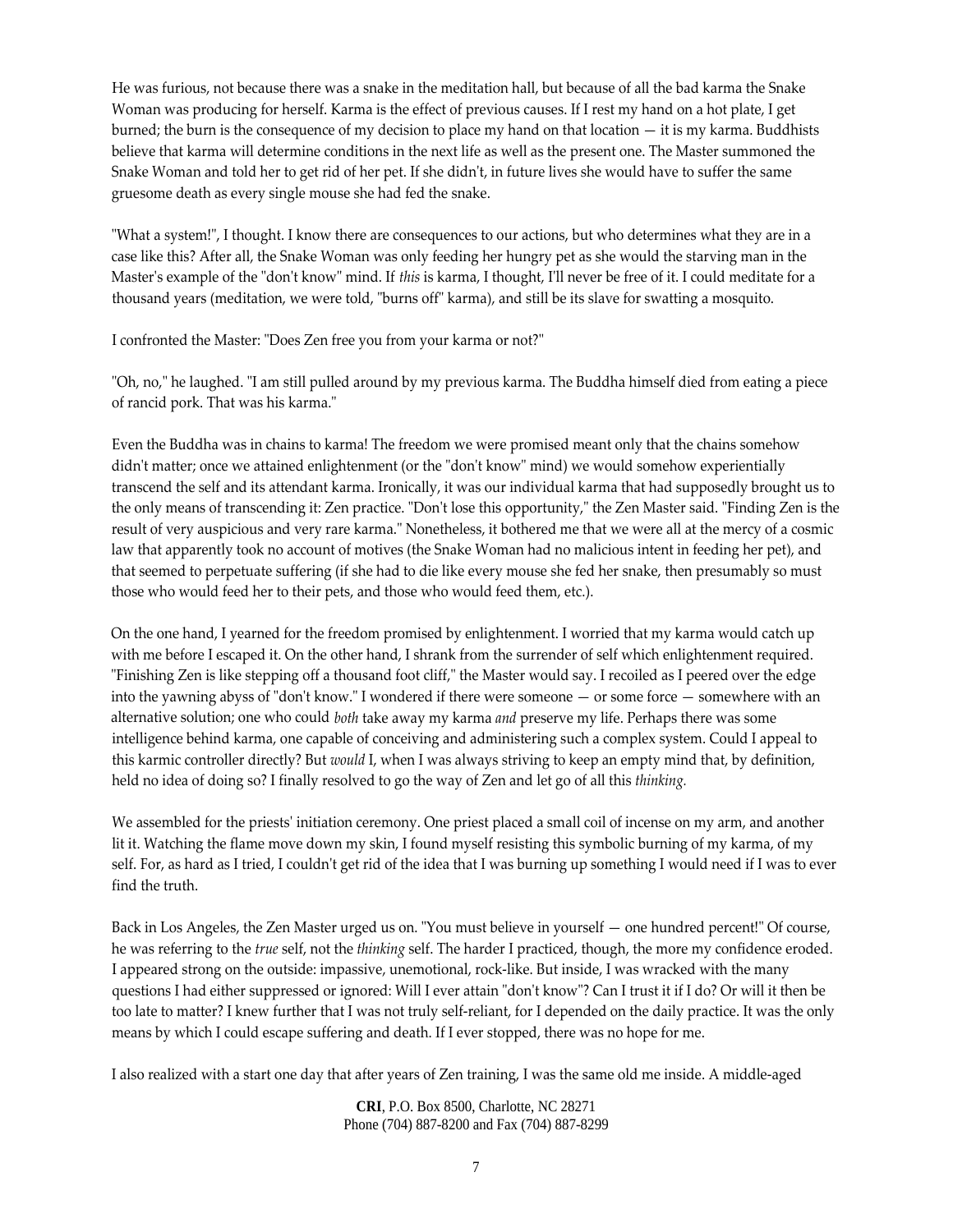female student had decided to take on the role of Zen Center mom. She did the laundry and shopping and began picking up after us, complaining about our leaving the shoe rack a mess. For some time, she had been nagging me to paint the Masterʹs room. When she reminded me again one day, something snapped and I burst forth in a torrent of rage, detailing the history of her officious meddling in my life.

Back in my room, I sheepishly faced the fact that the years of hard training had not touched the tendencies within me that were a source of shame. Nor had they touched those of the other students: shortly thereafter, I saw a Zen monk with shaven head throw this same woman against a wall and threaten her.

As my inner confidence continued to crumble (in spite of my efforts to avoid it by not thinking), a strange thing happened. I began praying. I told myself that perhaps it would help me as a songwriter if I prayed for success. (Of course, I also told myself that it didn't really matter one way or another  $-1$  wasn't attached to success.) To whom or what was I praying? I don't think I had any idea. I just needed to reach out. I needed help.

One night another Zen student burst into my room without knocking and discovered me on my knees. I had been caught. I leapt up, red‐faced. Both he and I knew that what I was doing challenged Zen to its roots: by praying, I was expressing a *desire* for something from an *external* source about which I held *hopes* and *beliefs.* He turned away and said nothing, probably in his own effort to hold no opinions.

As I continued praying, the Object to which I prayed — at first so nebulous — began to take on form over time. It became a soft wind blowing through the chambers of my heart, calling me.

I began to remember things I had learned earlier about the Christian God, and how His Son was said to control everything. I could control nothing. During this time, I seemed to be drawn to books and TV shows that talked about how Christ could "save" you. I knew I couldn't save myself.

Battle lines formed inside me. Thirteen years of Zen study and practice told me to hold on: "Don't panic, your breakthrough to freedom is just around the corner. Wait for your great experience and all your doubts and thinking will be as mist. The death of your self, which you fear, is the beginning of life."

"The most important thing," the Master shouted, "is don't quit the journey." I asked him about God. "GOD?!" he exclaimed. "Show me God." I couldn't answer. "To understand God, you must first understand your true self. Your true self is before thinking. Attain your true self and you will understand God." Attain a "don't know" mind, he insisted, and you'll know God. But the slightly more influential voice blowing through my heart murmured, "Attain a 'don't know' mind, and you'll *never* know God."

The Zen Master took a Bible from his bookshelf. "The Christian Bible says, 'I am the way and the truth and the life.' 'I' is your true self, your 'don't know' mind. Your true self, the self that is before thinking, is the way and the truth and the life."

I obtained a Bible so I could look up John 14:6‐7 for myself. I saw that it was Jesus Christ, *referring to Himself,* who said, "I am the way and the truth and the life." And Jesus went on to say, "If you really knew me, you would know my Father as well."

He was talking about *knowing!* The way to know this God is to know Jesus Christ, not to "don't know." Could this God, I pondered, be the One who controlled cause and effect, and who could protect me from what I feared?

I decided to return to the East coast, but resisted the impulse to move into my Masterʹs Zen center there. Instead, I tried to continue Zen practice on my own. When the Master visited, I would go see him, but his words didn't hold me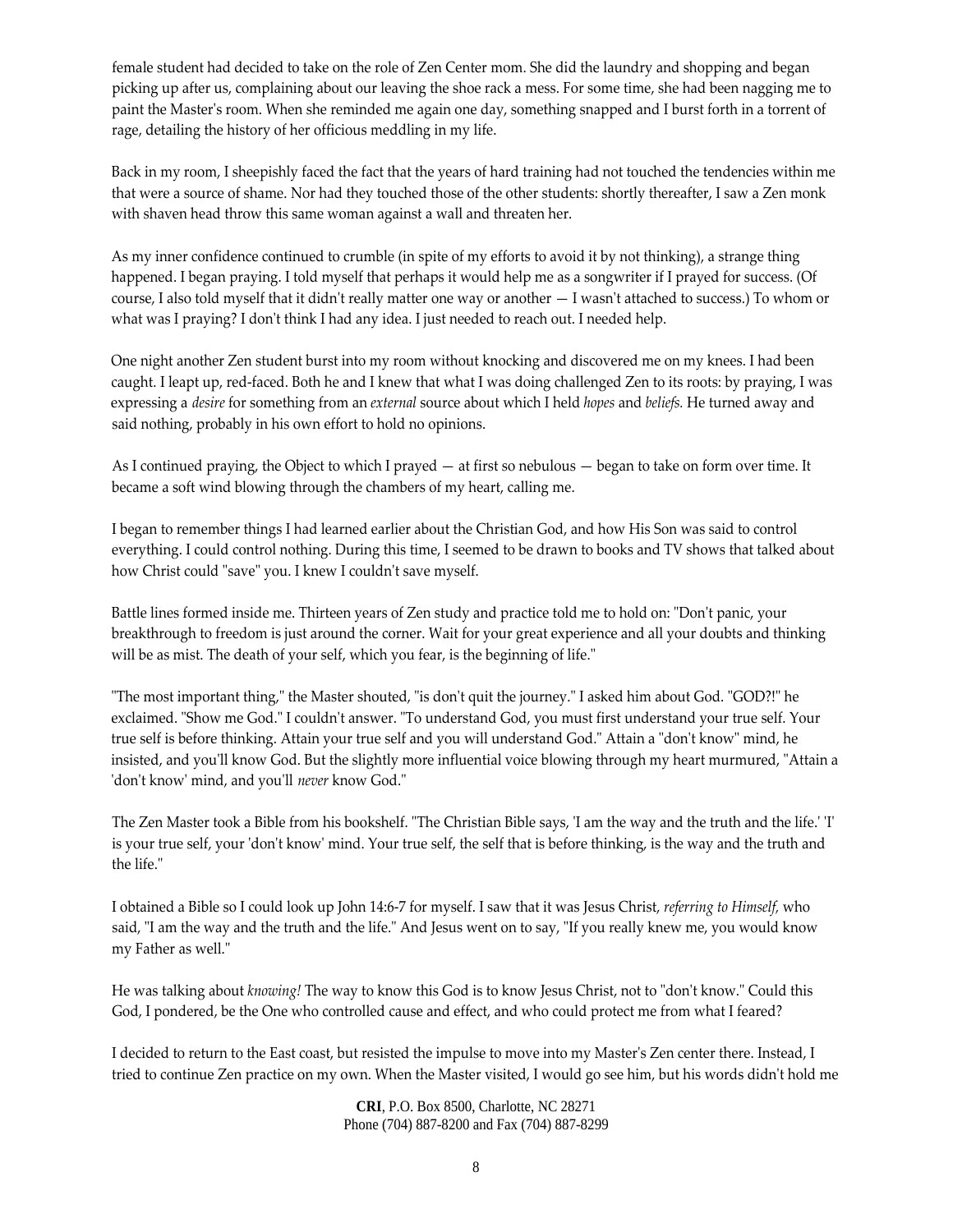as before. I retreated into the Maine woods one summer in an attempt to rekindle my fire for enlightenment. But only my will remained surrendered to that goal. My heart was listening to another voice.

As Zen's grip on me loosened, I became attracted to the occult. In one last attempt to attain spiritual truth through my own efforts, I began studying the hidden or "mystery" teachings and sought to develop my psychic powers. But through it all, there was always this Jesus. At a spiritualist colony, I found myself searching its library for references to Christ and occultic interpretations of His life. One day on television I saw an ex-pimp and his prostitute tell how they had left their old life, gotten married, and now lived to serve Jesus. Something, I marvelled, had swung their lives around 180 degrees, while I couldn't move mine one degree.

I also developed an interest in the various occultic claims about apocalyptic or end times, and thought it would be interesting to compare them with fundamentalist Christian interpretation. I found a book from that perspective, and in it I saw explained for the first time the clear differences between the claims of Christianity and other religions. I now had to accept that either Christianity was wrong and some or all of the others right, or only Christianity was right and therefore all the others wrong.

Simultaneously, I began to discern two movements in my life. One was a sense of *sinking* into an unfathomable darkness, impelled by hopelessness from Zen's failure to meet my needs and the inability of the occult to satisfy. The other movement was a feeling of being *pulled up* toward some promising light. This motion was fueled by hope.

I also perceived that I was drawing near to a crossroad, some point of resolution. I sensed that I would soon have to make a choice and that once made, there would probably be no return. I could continue *down* with myself, or *up* with Jesus. One had proved empty, but was familiar. The other offered hope, but was unknown.

I was plagued with the fear of being let down again. I knew I wouldnʹt be able to cope with another disappointment, and my only remaining choice would be death if Jesus also proved false. But the alternative was certain hopelessness. I had to move in the direction of hope.

After years of trying to develop a *ʺdonʹt knowʺ* mind, I now wondered how you get to *know* someone. I figured you first have to meet him. So one day, I decided to take a chance and call out to Jesus, wherever He was, and ask Him to meet me so that I might come to know Him. I asked Him to save me, for I needed help and was very afraid.

In response to my plea, I was hoping for some transcending insight or blinding manifestation. But that was what Zen and the occult had promised. Instead, I went to bed that night with a calm sense that everything was all right now. Sometime in the middle of the night, I was awakened and heard the words spoken in my mind, "You will know Me by faith." But I had no idea what "faith" was; my entire previous spiritual search had relied upon tangible personal experience. Perhaps a part of this "faith" was the gentle assurance I now felt, that I could count on the promises of this God to whom I had called.

It was the beginning of a relationship. To know someone, you need to communicate with him and be able to think clearly about him. You must have a self that relates to *another* self. Everything Zen had urged me to destroy was necessary in order to know God.

Though he seeks to eliminate the self, the Zen student has, paradoxically, only himself to rely on. By retaining my self as a new child of God, I could entrust it to Him, the One who made me. Before, I appeared strong on the outside, but was full of doubt on the inside. Now I felt calm and secure on the inside, which became a source of strength for facing the insecurities of life I encountered on the outside.

Knowing the value of what I had found, I was anxious to share it with the Zen Master. I learned that he was soon to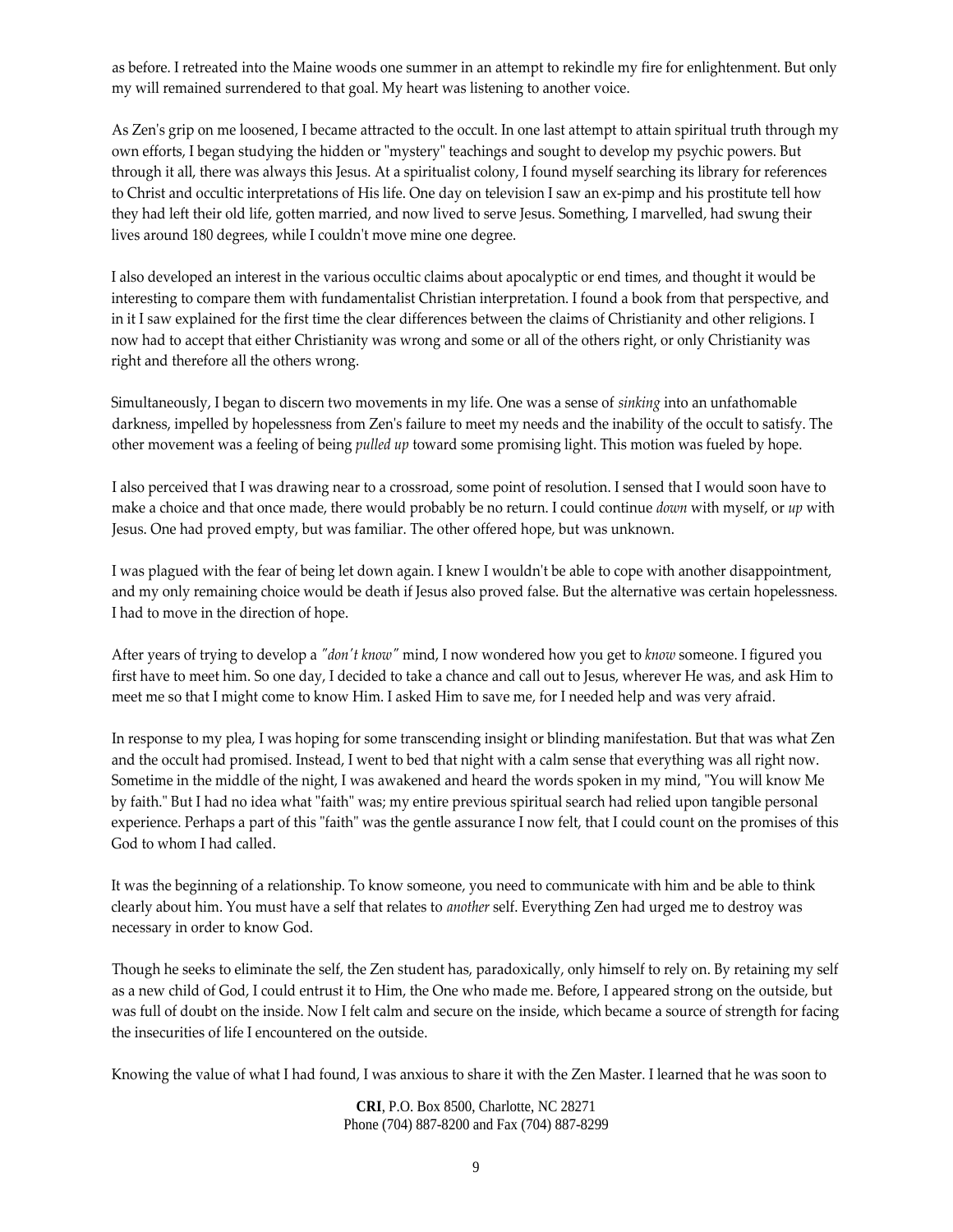give a public talk at his Boston branch center and decided to take advantage of this opportunity to see him. As I filed into the meditation hall with the other students, I was consumed with fear — remembering the power he once held over me. But I was no longer alone. I asked the One who was with me, whom I now *knew,* to help me stand up for Him.

After the Zen Master gave a brief talk, someone asked him a question about "stillness" of mind. "You know," he began, "the Christian Bible says, 'Be still and know that I am God.' T is your 'don't know' mind. Your 'don't know' mind and God are not different. Only in complete stillness will you find God. Only if you let go of all ideas."

I raised my hand and spoke up loudly: "Honorable Zen Master, that is not what the Bible says. In that verse, God is saying He stands alone!"

"You don't understand God," he said. "Christians say God is everywhere."

I knew exactly where he was leading. He would then say, "If God is everywhere, then He is the same as you."

What sprang from my mouth then, I don't believe originated from me. Before he could finish, I asked: "Are you God?"

The room became very quiet and the Master hesitated for several long seconds. Finally he replied, "No. I am Buddha."

He ignored me thereafter and went on talking about God, but I believe the real God had intervened and made His point: He stands alone. Even the Zen Master could not bring himself to say, "I am God."

But the Master persisted. "Near one of our temples there is a sign that says, 'You need God.' But this sign is a big mistake. To 100 percent believe in God you must have no ideas, no opinions, no mind at all. If you 100 percent believe in God, then 'don't know' mind or 'love' mind appears. The Christian Bible says, 'God is love.' So, God needs our 'love' minds. The correct sign should read: 'God needs you.'"

In those last moments with him, I was filled with sadness, for I knew how much this poor man — as I had — really needed God. How alone he seemed then; how fragile and vulnerable in his solitary self‐reliance.

Out of this concern over his own great need I wrote the Zen Master one last letter, hoping that somehow, something I said might make a difference. I concluded with the following thoughts:

Zen teaching denies people access to the living God. You say to "always keep a 'don't know' mind." But, a "don't know" mind is impossible. We always keep some idea, such as the idea that a "don't know" mind is desirable. And, having a "don't know" mind doesn't stop us from sometimes doing wrong things that hurt other people.... ...

By keeping a "don't know" mind, we are denying that there's any separate Being beyond our "don't know" minds. Hence, we don't bother to call out to Him. We don't even think that He's there to call out to.

Honorable Zen Master, you always say, "Don't make opposites." As a result, I believe you're trapped in "don't know." You need to make one big opposite: God and you.

Call out to Him. See why He sent His Son to earth. Heʹll tell you in His own words in His Bible.